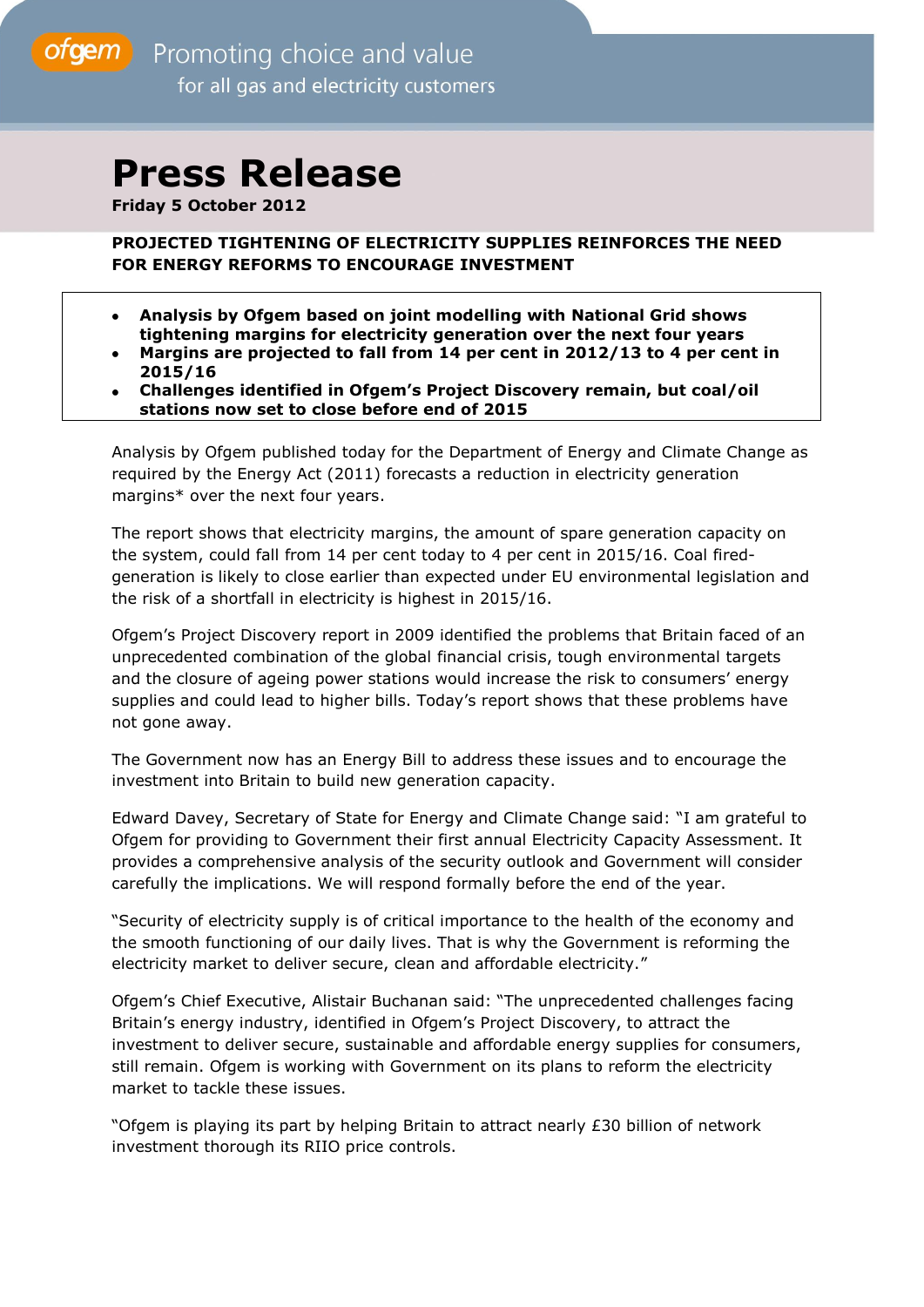"Ofgem is also seeking sweeping reforms to the retail market to ensure a simpler, clearer and fairer energy market for consumers. This is vital as if consumers are going to be expected to pay for this investment, it is only right that they see a complete change in the way suppliers treat them. Encouragingly we are increasingly seeing evidence that suppliers have got the message and we will be publishing our next reforms proposals shortly."

\* *Ofgem and National Grid have used a de-rated capacity margin which takes into account the intermittent nature of wind generation and the fact that conventional generation plants may not be available at all times because of maintenance or break down.* 

## **Ends**

## **Notes to Editors:**

To look at the Capacity Assessment document please go to this page: [http://www.ofgem.gov.uk/Markets/WhlMkts/monitoring-energy-security/elec-capacity](http://www.ofgem.gov.uk/Markets/WhlMkts/monitoring-energy-security/elec-capacity-assessment/Pages/index.aspx)[assessment/](http://www.ofgem.gov.uk/Markets/WhlMkts/monitoring-energy-security/elec-capacity-assessment/Pages/index.aspx)

**1.** Capacity margin forecasts



The graph shows de-rated capacity margins for the Base Case and for sensitivities on interconnectors and CCGT mothballing and new build assumptions. It shows that derated margins are expected to decline significantly over the coming four years. Estimated margins decline from around 14% this year to just over 4% by winter 2015/16 in the Base Case. The high and low CCGT sensitivities show the range of uncertainty in CCGT mothballing and new build assumptions.

For more information see "Electricity Capacity Assessment, Ofgem report to Government" which is available from the Ofgem website.